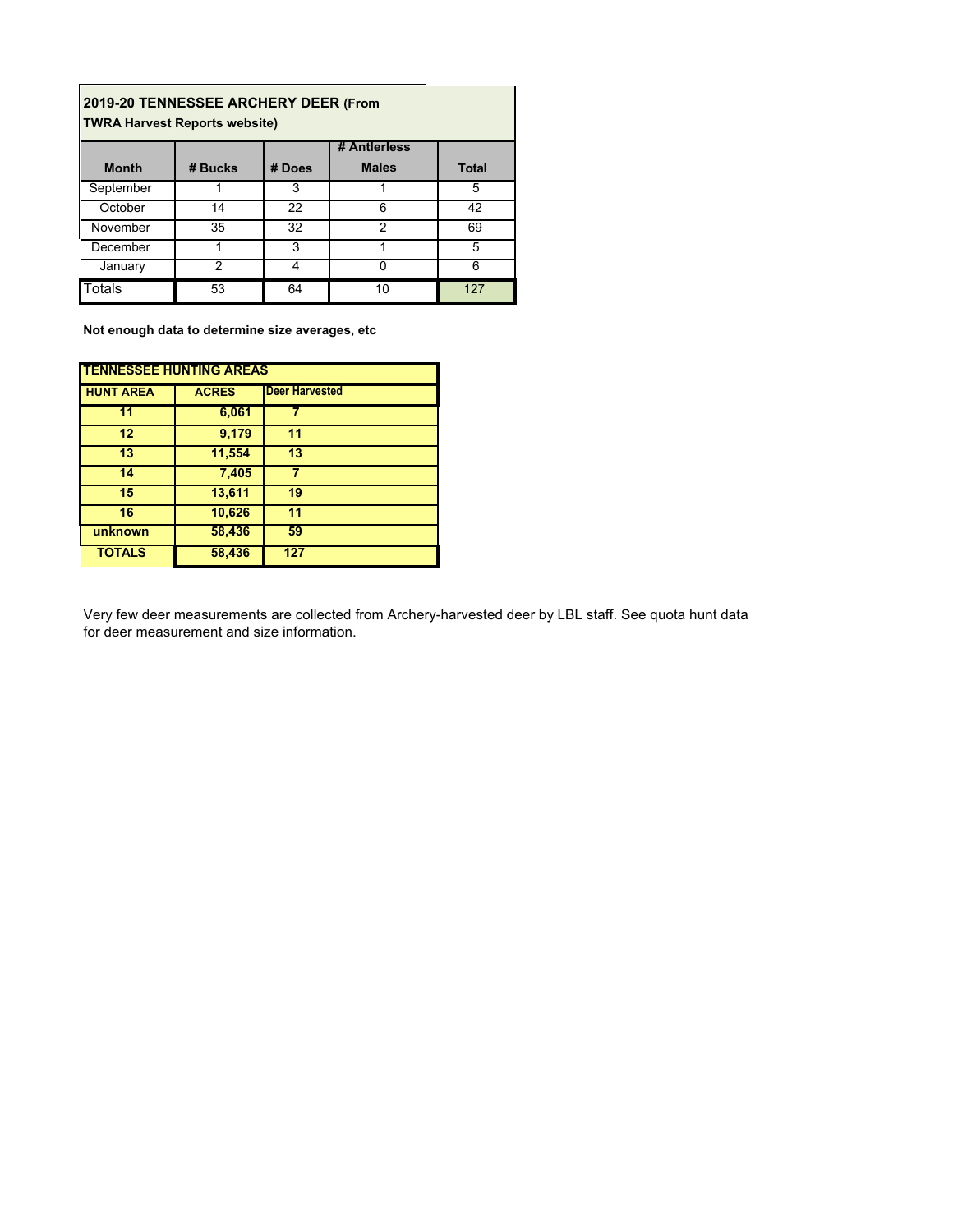### **LBL TENNESSEE YOUTH HUNT OCT 19-20, 2019**

**TOTAL HARVEST: 38 deer (checked onsite only)**

**Does: 12 --> Average Weight= 74 lbs** (Max= 92 lbs, Min= 66 lbs) **Bucks: 17 --> Average Weight= 96 lbs** (Max= 153 lbs, Min= 58 lbs) **Average Points: 6.0 (Max= 10 ) Fawns: 9 --> Average Weight= 45 lbs,** 2 male + 7 female (Max= 66 lbs, Min= 31 lbs)

| TN YOUTH QUOTA HUNT: LARGER BUCKS AND LARGER ANTLERS |               |            |                                      |            |               |               |                |                |
|------------------------------------------------------|---------------|------------|--------------------------------------|------------|---------------|---------------|----------------|----------------|
|                                                      |               |            | <b>Checked at LBL Check Stations</b> |            | <b>ANTLER</b> | ANTLER        | <b>ANTLER</b>  | <b>HARVEST</b> |
| <b>HUNT AREA</b>                                     | <b>WEIGHT</b> | <b>SEX</b> | #POINTS                              | <b>AGE</b> | <b>SPREAD</b> | <b>LENGTH</b> | <b>CIRCUMF</b> | <b>DATE</b>    |
| 13                                                   | 153           | M          | 10                                   | 3.5        | 16.2          | 18.1          | 3.4            | 10/19/2019     |
| 15                                                   | 137           | M          | 10                                   | 3.5        | 16.2          | 19.6          | 4.2            | 10/19/2019     |
| 16                                                   | 126           | M          | 9                                    | 3.5        | 14.3          | 17.6          | 3.9            | 10/19/2019     |
| 16                                                   | 111           | M          | 10                                   | 2.5        | 16.2          | 19.9          | 3.8            | 10/19/2019     |
| 16                                                   | 111           | M          | 9                                    | 3.5        | 17.2          | 19.4          | 4.0            | 10/19/2019     |
| <b>AVERAGES:</b>                                     | 128           |            | 9.6                                  | 3.2        | 16.0          | 18.9          | 3.9            |                |

| ITN YOUTH HUNT COMPARTMENT SUMMARY |     |                                           |                                 |                                   |  |  |  |
|------------------------------------|-----|-------------------------------------------|---------------------------------|-----------------------------------|--|--|--|
|                                    |     | <b>HUNT AREA # PERMITS Deer Harvested</b> | <b>HUNTABLE</b><br><b>ACRES</b> | <b>Acres Per</b><br><b>HUNTER</b> |  |  |  |
| 11                                 | 34  | 8                                         | 6,061                           | 178                               |  |  |  |
| 12                                 | 27  | o                                         | 9,179                           | 340                               |  |  |  |
| 13                                 | 54  | 8                                         | 11,554                          | 214                               |  |  |  |
| 14                                 | 18  | $\overline{2}$                            | 7,405                           | 411                               |  |  |  |
| 15                                 | 63  | 11                                        | 13,611                          | 216                               |  |  |  |
| 16                                 | 54  | 9                                         | 10,626                          | 197                               |  |  |  |
| unknown                            | n   | o                                         | n/a                             | n/a                               |  |  |  |
| <b>TOTAL =</b>                     | 250 | 38                                        | $AVG =$                         | 259                               |  |  |  |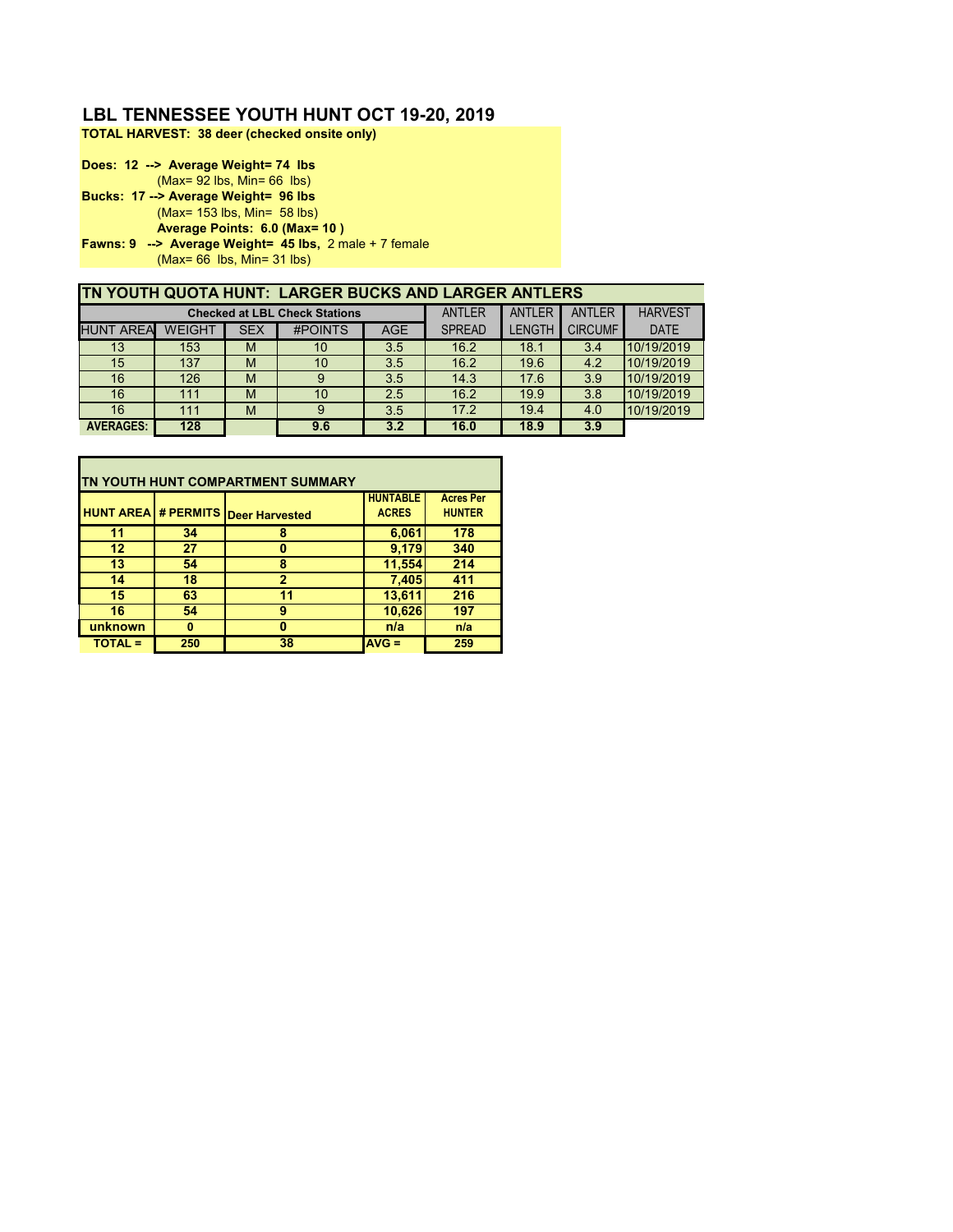## **LBL TENNESSEE QUOTA HUNT NOV 15-16, 2019**

**TOTAL HARVEST: 171 deer (checked onsite and off-site)**

| Does: 44 --> Average Weight= 76 lbs                               |
|-------------------------------------------------------------------|
| $(Max= 107$ lbs, Min= 60 lbs)                                     |
| Bucks: 116 --> Average Weight= 107 lbs                            |
| $(Max = 153$ lbs, Min= 62 lbs)                                    |
| Average Points: 7.5 (Max= 13)                                     |
| <b>Fawns: 11 --&gt; Average Weight= 42 lbs, 5 male + 6 female</b> |
| $(Max = 59$ lbs, $Min = 31$ lbs)                                  |

|                  |               |            | TN QUOTA HUNT: LARGER BUCKS AND LARGER ANTLERS |            |               |               |                |                |
|------------------|---------------|------------|------------------------------------------------|------------|---------------|---------------|----------------|----------------|
|                  |               |            | checked at LBL check stations                  |            | <b>ANTLER</b> | <b>ANTLER</b> | <b>ANTLER</b>  | <b>HARVEST</b> |
| <b>HUNT AREA</b> | <b>WEIGHT</b> | <b>SEX</b> | <b>#POINTS</b>                                 | <b>AGE</b> | <b>SPREAD</b> | <b>LENGTH</b> | <b>CIRCUMF</b> | <b>DATE</b>    |
| 12               | 153           | M          | 8                                              | 3.5        | 14.9          | 16.8          | 4.2            | 11/15/19       |
| 15               | 148           | M          | 10                                             | 3.5        | 16.0          | 15.2          | 4.8            | 11/15/19       |
| 15               | 147           | M          | 10                                             | 4.5        | 14.5          | 18.4          | $\overline{4}$ | 11/15/19       |
| 12               | 143           | M          | $\overline{9}$                                 | 3.5        | 18.1          | 20.0          | 3.7            | 11/15/19       |
| 15               | 139           | M          | $\overline{7}$                                 | 5.5        | 17.2          | 17.6          | 4.2            | 11/15/19       |
| 13               | 139           | M          | 9                                              | 4.5        | 21.6          | 22.6          | 4.2            | 11/15/19       |
| 12               | 136           | M          | $\overline{8}$                                 | 5.5        | 14.3          | 20.2          | 4.7            | 11/15/19       |
| 15               | 134           | M          | 9                                              | 4.5        | 16.5          | 19.8          | 4.7            | 11/15/19       |
| 12               | 134           | M          | $\overline{9}$                                 | 6.5        | 19.1          | 19            | 4.6            | 11/15/19       |
| 15               | 133           | M          | 9                                              | 6.5        | 14.2          | 18.5          | 3.7            | 11/15/19       |
| 15               | 133           | M          | $\overline{8}$                                 | 4.5        | 17.2          | 17.1          | 4.1            | 11/16/19       |
| 13               | 131           | M          | $\overline{8}$                                 | 3.5        | 16.8          | 20.4          | 4.0            | 11/15/19       |
| 16               | 125           | M          | 10                                             | 3.5        | 16.1          | 22.2          | 3.9            | 11/15/19       |
| 13               | 124           | M          | 10                                             | 3.5        | 20            | 21.1          | 4.1            | 11/15/19       |
| 13               | 123           | M          | 10                                             | 4.5        | 20.5          | 20.9          | 5.5            | 11/15/19       |
| 13               | 121           | M          | 10                                             | 3.5        | 17.5          | 19.2          | 4.4            | 11/16/19       |
| 15               | 120           | M          | $\overline{7}$                                 | 3.5        | 17.3          | 20.0          | 4.7            | 11/15/19       |
| 15               | 119           | M          | $\overline{8}$                                 | 6.5        | 17.7          | 19.4          | 3.9            | 11/15/19       |
| 16               | 119           | M          | $\overline{9}$                                 | 3.5        | 18.5          | 19.4          | 4.3            | 11/15/19       |
| 13               | 118           | M          | 8                                              | 4.5        | 18.8          | 19.9          | 4.5            | 11/15/19       |
| 15               | 118           | M          | 10                                             | 3.5        | 19.1          | 17.5          | 4.7            | 11/15/19       |
| 12               | 115           | M          | 10                                             | 3.5        | 16.5          | 20.1          | 3.8            | 11/15/19       |
| 12               | 115           | M          | 10                                             | 6.5        | 19.6          | 20.1          | $\overline{4}$ | 11/15/19       |
| 11               | 114           | M          | 10                                             | 4.5        | 17.8          | 20.9          | 4.1            | 11/16/19       |
| 15               | 113           | M          | 10                                             | 5.5        | 17.5          | 20.2          | 4.1            | 11/15/19       |
| 16               | 101           | M          | 13                                             | 4.5        | 14            | 21.1          | 3.8            | 11/15/19       |
| 16               | 127 partial   | M          | 10                                             | 3.5        | 18            | 20.6          | 4.1            | 11/15/19       |
| <b>AVERAGES:</b> | 128           |            | 9.2                                            | 4.5        | 17.4          | 19.6          | 4.3            |                |

|                |     | TN QUOTA HUNT COMPARTMENT SUMMARY             |                  |               |     |
|----------------|-----|-----------------------------------------------|------------------|---------------|-----|
|                |     | <b>HUNT AREA   # PERMITS   Deer Harvested</b> | <b>ACRES</b>     | <b>HUNTER</b> |     |
| 11             | 74  |                                               | 6,061            | 82            | Muz |
| 12             | 122 | 25                                            | 9,179            | 75            |     |
| 13             | 150 | 33                                            | 11,554           | 77            |     |
| 14             | 101 | 21                                            | 7,405            | 73            |     |
| 15             | 180 | 48                                            | 13,611           | 76            |     |
| 16             | 131 | 33                                            | 10,626           | 81            |     |
| unknown        |     | o                                             | n/a              | n/a           |     |
| <b>TOTAL =</b> | 758 | 171                                           | <b>Average =</b> | 77            |     |

**74 11 6,061 82** Muzzleloader Only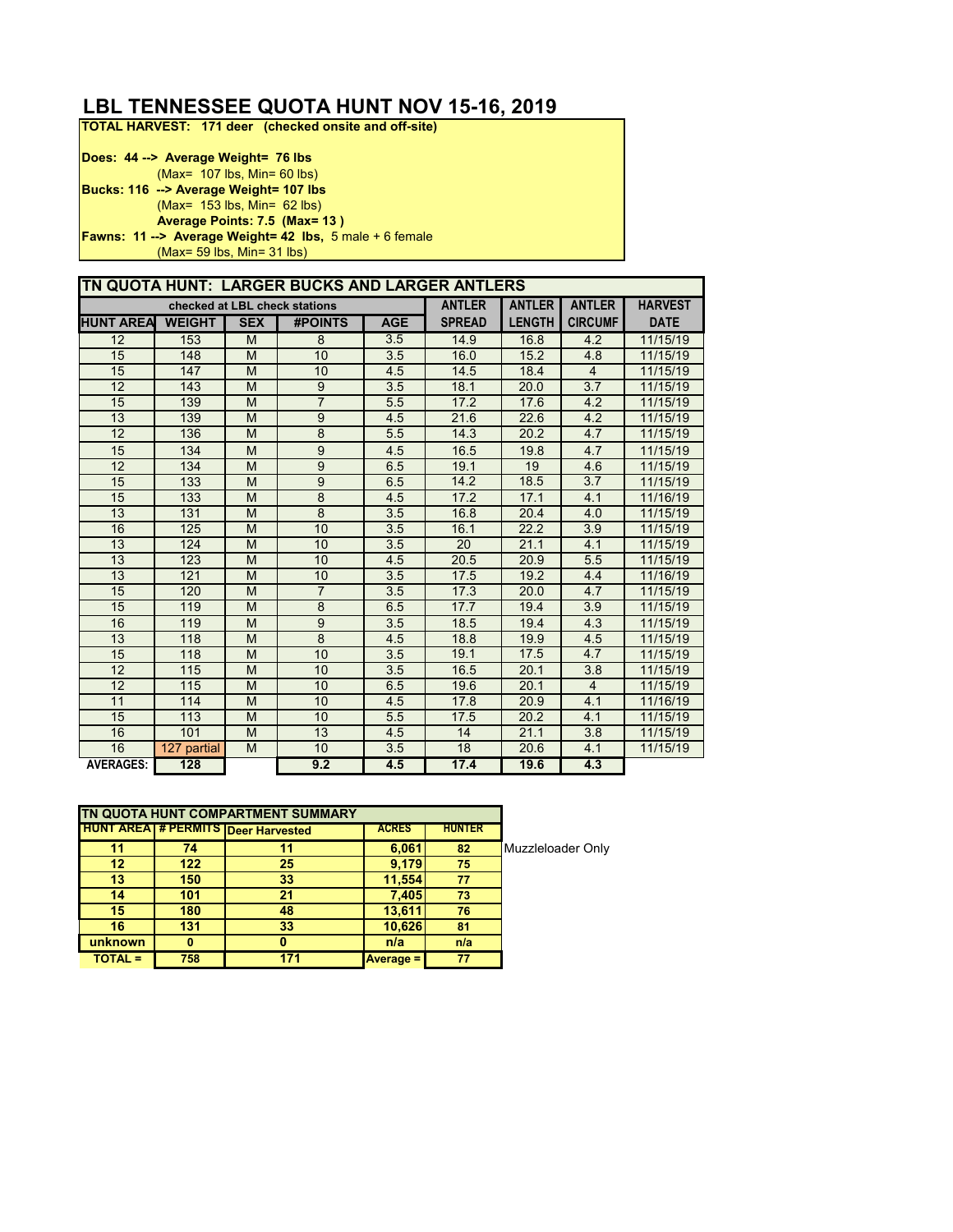## **LBL TENNESSEE QUOTA HUNT NOV 30- Dec 1, 2019**

**TOTAL HARVEST: 47 deer (checked onsite and off-site as LBL harvests)**

| Does: 9 --> Average Weight= 84 lbs                                | <b>Age Ranges of Antiered</b> |      |
|-------------------------------------------------------------------|-------------------------------|------|
| (Max= 109 lbs, Min= 72 lbs)                                       | <b>Bucks Harvested</b>        |      |
| Bucks: 25 - Average Weight= 99 lbs                                | 1.5                           | 27%  |
| $(Max = 142$ lbs, Min= 68 lbs)                                    | 2.5                           | 41%  |
| Average Points: 6.4 (Max= 10)                                     | 3.5                           | 23%  |
| <b>Fawns: 13--&gt; Average Weight= 43 lbs.</b> 11 male + 2 female | 4.5                           | 4.5% |
| $(Max = 58$ lbs. Min= $32$ lbs)                                   | $5.5+$                        | 4.5% |

|                  | TN QUOTA HUNT: LARGER BUCKS AND LARGER ANTLERS |            |                               |            |               |               |                |                |
|------------------|------------------------------------------------|------------|-------------------------------|------------|---------------|---------------|----------------|----------------|
|                  |                                                |            | checked at LBL check stations |            | <b>ANTLER</b> | <b>ANTLER</b> | <b>ANTLER</b>  | <b>HARVEST</b> |
| <b>HUNT AREA</b> | <b>WEIGHT</b>                                  | <b>SEX</b> | <b>#POINTS</b>                | <b>AGE</b> | <b>SPREAD</b> | <b>LENGTH</b> | <b>CIRCUMF</b> | <b>DATE</b>    |
| 16               | 142                                            | M          | 10                            | 5.5        | 17.4          | 21.3          | 4.7            | 12/1/19        |
| 14               | 121                                            | M          | 8                             | 3.5        | 19.2          | 18.9          | 4.1            | 11/30/19       |
| 13               | 118                                            | M          | 8                             | 4.5        | 16.1          | 18.3          | 3.8            | 11/30/19       |
| 15               | 118                                            | M          | 8                             | 3.5        | 16.1          | 20.2          | 3.6            | 11/30/19       |
| 16               | 115                                            | M          | 8                             | 3.5        | 14.4          | 17.7          | 4.1            | 12/1/19        |
| 14               | 111                                            | M          | 8                             | 3.5        | 15.3          | 18.1          | 4.3            | 11/30/19       |
| <b>AVERAGES:</b> | 121                                            |            | 8.3                           | 4.0        | 16.4          | 19.1          | 4.1            |                |

|           |                  | TN QUOTA HUNT COMPARTMENT SUMMARY         |                                 |                                   |                   |
|-----------|------------------|-------------------------------------------|---------------------------------|-----------------------------------|-------------------|
|           |                  | <b>HUNT AREA # PERMITS Deer Harvested</b> | <b>HUNTABLE</b><br><b>ACRES</b> | <b>Acres Per</b><br><b>HUNTER</b> |                   |
| 11        | 80               | 6                                         | 6,061                           | 76                                |                   |
| 12        | 110              |                                           | 9,179                           | 83                                | Muzzleloader Only |
| 13        | 150              | 12                                        | 11,554                          | 77                                |                   |
| 14        | 102 <sub>1</sub> | 9                                         | 7,405                           | 73                                |                   |
| 15        | 180              |                                           | 13,611                          | 76                                |                   |
| 16        | 133              | 10                                        | 10,626                          | 80                                |                   |
| unknown   | 0                | n                                         | n/a                             | n/a                               |                   |
| $TOTAL =$ | 755              | 47                                        | <b>Average =</b>                | 77                                |                   |
|           |                  |                                           |                                 |                                   |                   |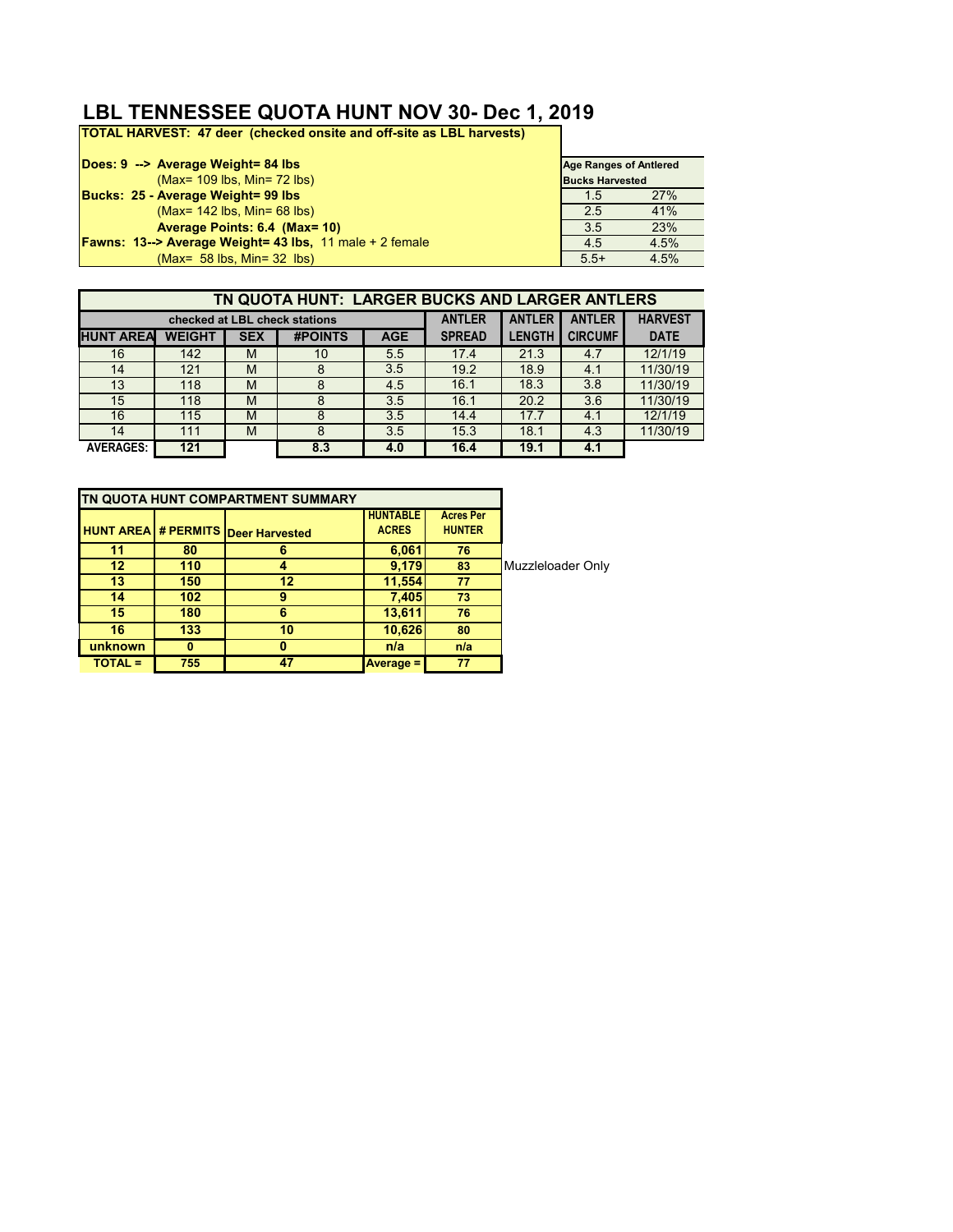|              |              |                | <b>2019-20 KENTUCKY ARCHERY HARVEST</b> |                                  |                        |                              |
|--------------|--------------|----------------|-----------------------------------------|----------------------------------|------------------------|------------------------------|
| <b>Month</b> | County       | # Bucksl       | # Does                                  | #<br><b>Antierles</b><br>s Males | County<br><b>Total</b> | <b>Month</b><br><b>Total</b> |
| September    | Lyon         | 0              | 0                                       | 0                                | 0                      |                              |
| September    | Trigg        | 0              | 0                                       | 0                                | 0                      | O                            |
| October      | Lyon         | $\overline{2}$ | 9                                       |                                  | 12                     |                              |
| October      | <b>Trigg</b> | 6              | 9                                       |                                  | 16                     | 28                           |
| November     | Lyon         | 41             | 17                                      |                                  | 59                     |                              |
| November     | <b>Trigg</b> | 46             | 22                                      | $\mathfrak{p}$                   | 70                     | 129                          |
| December     | Lyon         | 1              | 0                                       | $\Omega$                         |                        |                              |
| December     | Trigg        | 3              | 3                                       | $\Omega$                         | 6                      |                              |
| January      | Lyon         | $\overline{2}$ | 1                                       | 0                                | 3                      |                              |
| January      | Trigg        | $\Omega$       | $\Omega$                                | $\Omega$                         | 0                      | 3                            |
|              |              |                |                                         |                                  |                        |                              |
|              | Totals       | 101            | 61                                      | 5                                | 167                    |                              |

#### **LBL KENTUCKY ARCHERY HARVESTS 2019-2020 SEASON**

| <b>KY HUNTING AREAS</b> |              |                        |  |  |  |  |  |
|-------------------------|--------------|------------------------|--|--|--|--|--|
| <b>HUNT AREA</b>        | <b>ACRES</b> | <b>IDeer Harvested</b> |  |  |  |  |  |
|                         | 14,126       | 31                     |  |  |  |  |  |
| $\overline{2}$          | 10,252       | 6                      |  |  |  |  |  |
| 3                       | 8,476        | 5                      |  |  |  |  |  |
| 4                       | 4,945        | 7                      |  |  |  |  |  |
| 5                       | 9,700        | 7                      |  |  |  |  |  |
| 6                       | 7,610        |                        |  |  |  |  |  |
| 7                       | 9,390        | 11                     |  |  |  |  |  |
| 8                       | 10,820       | 11                     |  |  |  |  |  |
| 9                       | 8,461        | 4                      |  |  |  |  |  |
| 10                      | 9,395        | 6                      |  |  |  |  |  |
| <b>LBL Trigg County</b> |              | 52                     |  |  |  |  |  |
|                         |              |                        |  |  |  |  |  |
| <b>LBL Lyon County</b>  |              | 26                     |  |  |  |  |  |
| <b>TOTALS</b>           | 93,175       | 167                    |  |  |  |  |  |

Very few deer measurements are collected from Archery-harvested deer by LBL staff.

See quota hunt data for deer measurement and size information.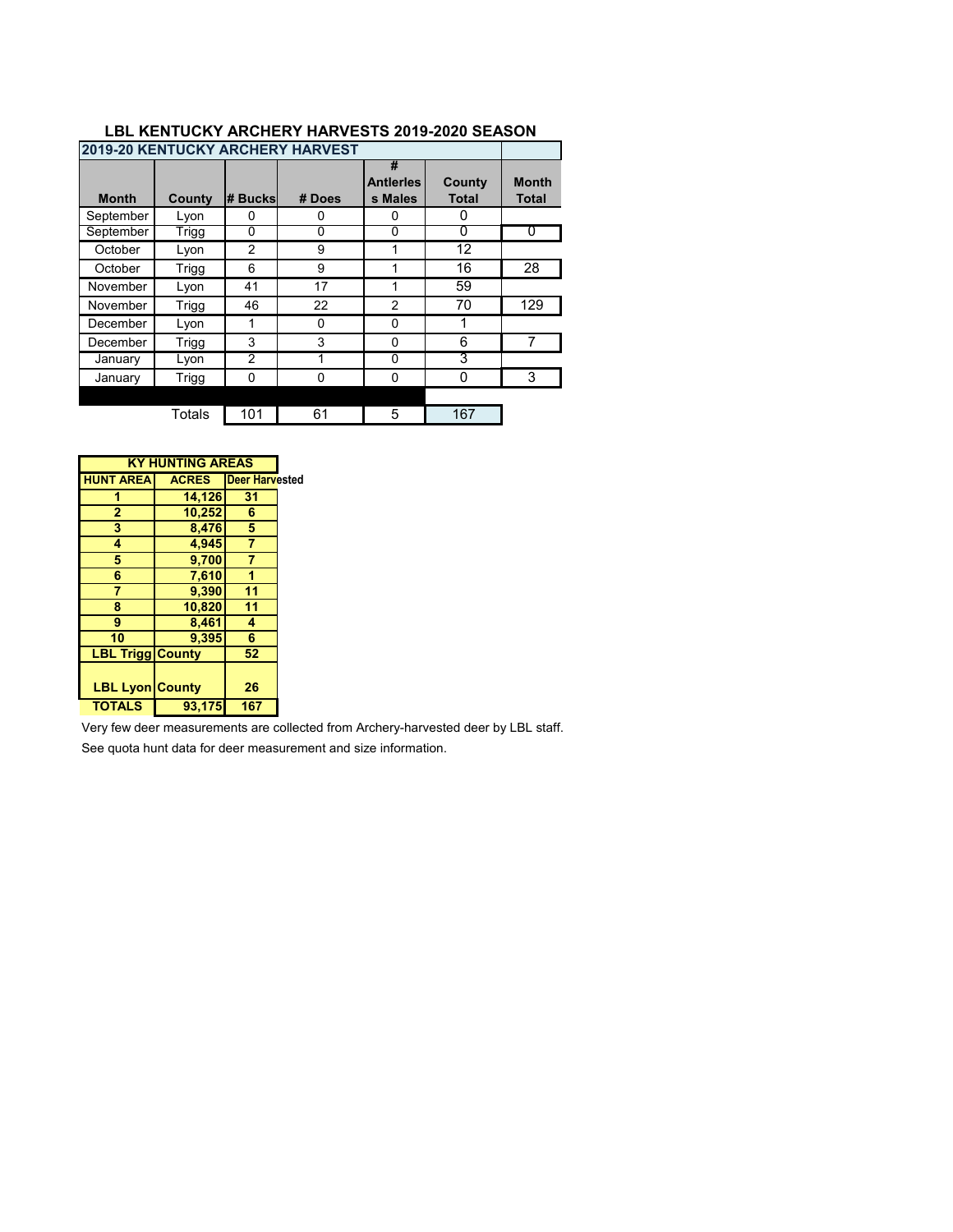# **LBL YOUTH KENTUCKY QUOTA HUNT OCT 26-27, 2019**<br>**TOTAL HARVEST: 42 deer (checked onsite and off-site)** Measurements do not include

**TOTAL HARVEST: 42 deer (checked onsite and off-site)** 

**Does: 9 --> Average Weight= 78 lbs** (Max= 105 lbs, Min= 57 lbs) **Bucks: 28 --> Average Weight= 121 lbs** (Max= 167 lbs, Min= 82 lbs) **Average Points: 7.5 (Max= 10 ) Fawns: 5 --> Average Weight= 47 lbs,** 3 male + 2 female (Max= 37 lbs, Min= 56 lbs)

animals checked off-site

|                  | KY YOUTH QUOTA HUNT: LARGER BUCKS AND LARGER ANTLERS |            |                |            |               |               |                 |                |
|------------------|------------------------------------------------------|------------|----------------|------------|---------------|---------------|-----------------|----------------|
|                  |                                                      |            |                |            |               |               |                 |                |
|                  | checked at LBL check stations                        |            |                |            | <b>ANTLER</b> | <b>ANTLER</b> | <b>ANTLER</b>   | <b>HARVEST</b> |
| <b>HUNT AREA</b> | <b>WEIGHT</b>                                        | <b>SEX</b> | <b>#POINTS</b> | <b>AGE</b> | <b>SPREAD</b> | <b>LENGTH</b> | <b>DIAMETER</b> | <b>DATE</b>    |
| 2                | 167                                                  | M          | 9              | 4.5        | 16.6          | 19.5          | 4.0             | 10/27/19       |
| 3                | 166                                                  | M          | 8              | 3.5        | 13.0          | 18.0          | 5.0             | 10/27/19       |
| 6                | 165                                                  | M          | 9              | n/a        | $>11$ in      | n/a           | n/a             | 10/27/19       |
| 2                | 143                                                  | M          | 8              | n/a        | $>11$ in      | n/a           | n/a             | 10/26/19       |
| 17               | 142                                                  | M          | 9              | n/a        | $>11$ in      | n/a           | n/a             | 10/27/19       |
| 10               | 140                                                  | M          | 10             | 2.5        | 15.3          | 17.4          | 3.4             | 10/26/19       |
| 9                | 138                                                  | M          | 8              | 3.5        | 15.2          | 17.1          | 3.6             | 10/26/19       |
| 2                | 137                                                  | M          | 7              | n/a        | $>11$ in      | n/a           | n/a             | 10/26/19       |
| 3                | 132                                                  | M          | 8              | 2.5        | 15.8          | 16.5          | 4.0             | 10/27/19       |
| 5                | 127                                                  | M          | 8              | n/a        | $>11$ in      | n/a           | n/a             | 10/26/19       |
|                  |                                                      |            |                |            |               |               |                 |                |
| 6                | 121                                                  | M          | 10             | 3.5        | 15.2          | 19.2          | 4.1             | 10/27/19       |
| <b>AVERAGES:</b> | 143                                                  |            | 8.5            | 3.3        | 15.2          | 18.0          | 4.0             |                |

|                  | KY YOUTH QUOTA HUNT COMPARTMENT SUMMARY |                       |                 |                  |
|------------------|-----------------------------------------|-----------------------|-----------------|------------------|
|                  |                                         |                       | <b>HUNTABLE</b> | <b>Acres Per</b> |
| <b>HUNT AREA</b> | # PERMITS                               | <b>DEER HARVESTED</b> | <b>ACRES</b>    | <b>HUNTER</b>    |
| 1                | 33                                      | 4                     | 14,126          | 428              |
| $\overline{2}$   | 32                                      | 10                    | 10,252          | 320              |
| 3                | 15                                      | 3                     | 8,476           | 565              |
| 4                | 11                                      | 0                     | 4,945           | 450              |
| 5                | 8                                       | $\overline{2}$        | 9,700           | 1213             |
| 6                | 16                                      | 6                     | 7,610           | 476              |
| $\overline{7}$   | 27                                      | 4                     | 9,390           | 348              |
| 8                | 0                                       | <b>Not Hunted</b>     | 10,820          | 0                |
| 9                | 4                                       | $\mathbf{2}$          | 6,305           | 1576             |
| 10               | 18                                      | 6                     | 9,395           | 522              |
| 17               | 35                                      | 4                     | 2,575           | 74               |
| unknown          | 0                                       | 1                     |                 |                  |
| <b>TOTAL =</b>   | 199                                     | 42                    | $AVG =$         | 597              |

includes late permits